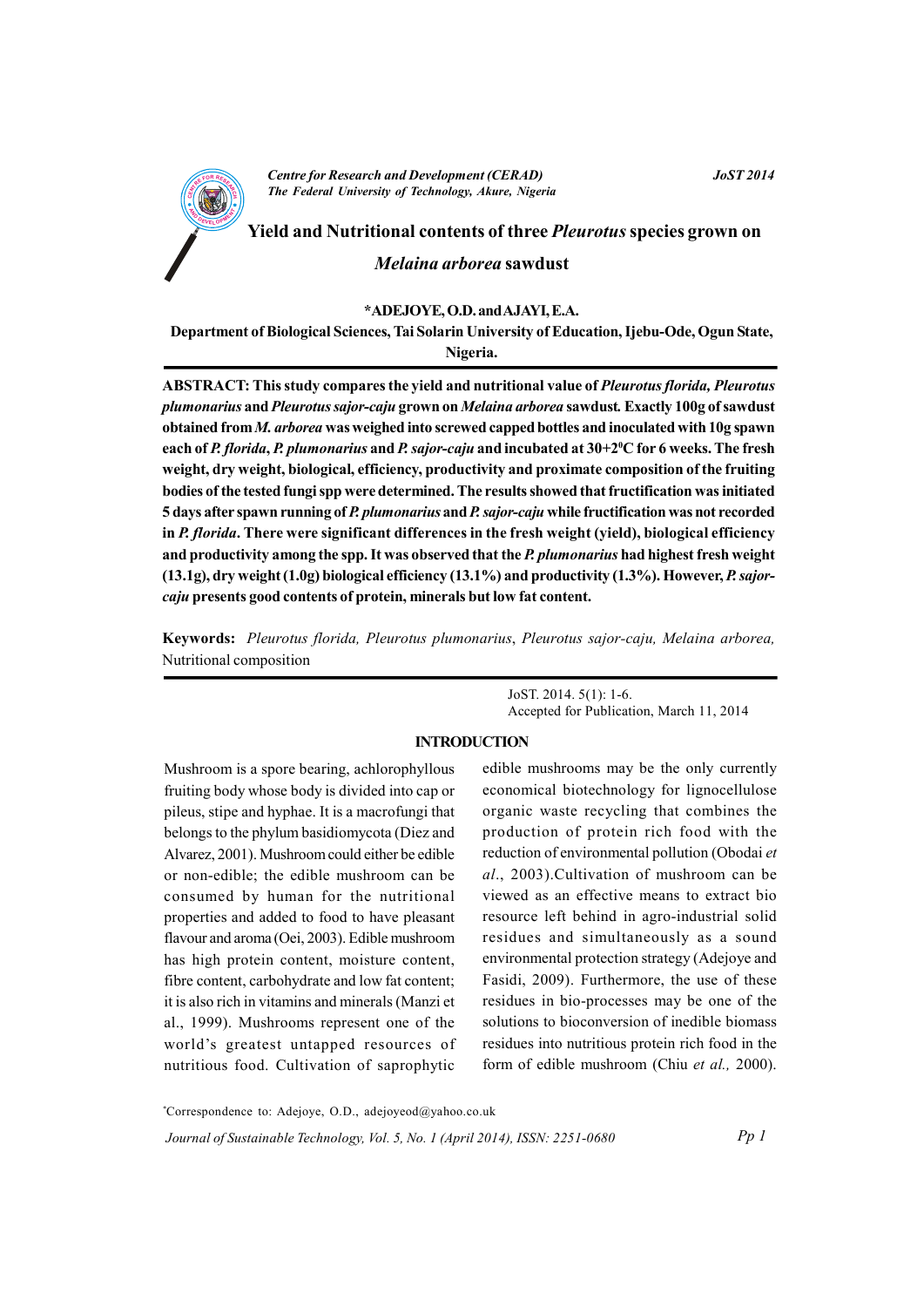Mushroom contains many essential amino acids; white button mushrooms are example that contains more protein than kidney beans. As a group, mushroom also contain some unsaturated fatty acids, provide several of the B vitamins and Vitamin D, some even contain significant Vitamin C as well as the minerals, potassium, phosphorus, calcium and magnesium (Park, 2001). Pleurotus: P. sajor-caju, P. plumonarius, P. florida mushroom are common edible mushroom which belong to the class Agaricales and survive well in moist condition. The objective of this work is to compare the yield and nutritional value of three Pleurotus species  $(P.$  florida, P. plumonarius and P. sajor-caju) on M. arborea sawdust

### **MATERIALS AND METHODS**

#### **Collection of samples**

The fungi used for this study were three Pleurotus species which were obtained from the culture collection of the Federal Institute of Industrial Research (FIIRO), Oshodi, Lagos. The substrate used for this study was sun dried wood waste (sawdust) of M. arborea. This substrate was collected from Ejinrin road Plank Market, Ijebu-Ode, Ogun State, Nigeria.

#### **Preparation of Substrates**

Eighty (80) grams sawdust of  $M$ . arborea was weighed into uniformed sized screwed cap bottles. Moisture content of the substrate was adjusted to 60% with distilled water. The samples were sterilized for 15 min at 121°C and 151bs/ pressure, allowed to cool to ambient temperature and spawned with 10g of the pure culture of the mushroom P. florida, P. plumonarius and P. *sajor-caju*. The screw capped bottles were subsequently placed into a spawn running room at  $30 \pm 2$ °C under dark conditions. After six weeks of spawn running, the screw capped bottles were placed in a growth chamber and exposed for fructification at  $15 \pm 2$ °C and 80-90% relative humidity. Evaluation of the mycelia growth was carried out according to the method of Ahmed et al., (2009). Biological efficiency and the productivity of the substrates were calculated according to the method of Mercelo et al, (2001).

Biological efficiency (B.E) 
$$
\frac{\text{Mushroom fresh weight}}{\text{Compost initial dry weight}} \times 100
$$

Productivity (P)  $\frac{\text{Mushroom dry weight}}{\text{Compost initial dry weight}} x 100$ 

# Chemical composition of the mushroom biomass

Proximate composition of fruit-bodies was determined according to A.O.A.C (1995), and ash content obtained by oven drying for 3 h at 550 °C in the muffle furnace. Total N was determined by the Kjeldahl method, and crude protein obtained using conversion factor  $(N \times 6.25)$ . Crude fat was analyzed using a Soxhlet extractor, and carbohydrates estimated by the phenolsulphuric acid method (Dubios et al., 1956) and Ca, Mg, K and Fe were determined using atomic absorption spectrophotometry, P by colometry, Na by flame photometry

#### Analysis of data

Data were obtained in each treatment in triplicate. Data collected were subjected to analysis of variance (ANOVA) using general linear model option (SAS Institute). Test of significance were determined by Duncan's multiple range test at 0.05% level of probability.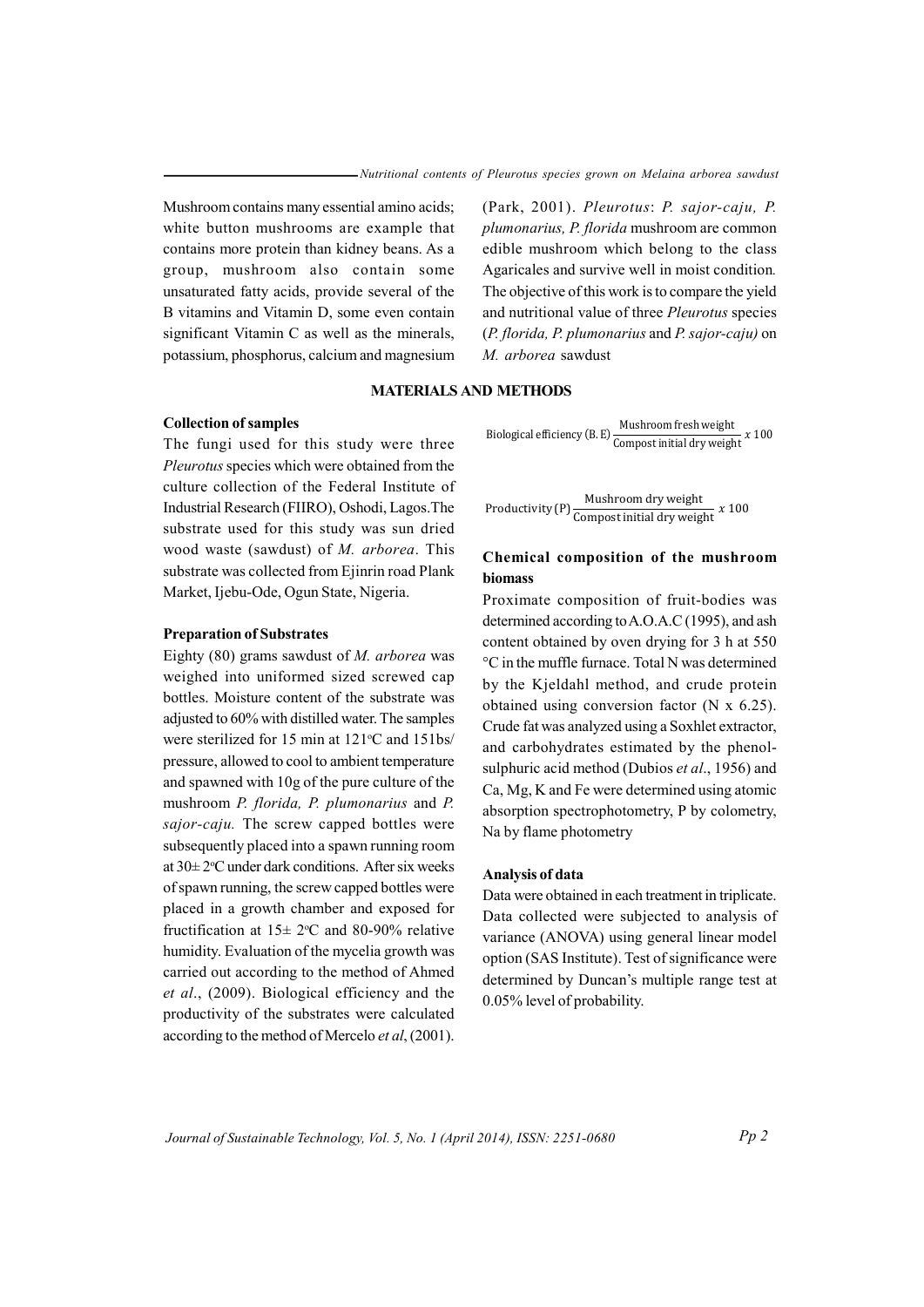$-$  O.D. Adejoye and Ajayi, E.A.

#### **RESULTS AND DISCUSSION**

Table 1 showed the trends in mycelia growth of P. florida, P. plumonarius and P. sajor-caju cultured on M. arborea for six weeks. It was observed that P. florida had the highest mycelia length at the 1<sup>st</sup> week while highest mycelia length was observed at the  $3<sup>rd</sup>$  week for *P.sajor*caju. There was full ramification of the sawdust by the fungi spp from week four to week six. There was a significant difference in the yield of P. plumonarius and P. sajor-caju, however, P. florida produced no fruit bodies. P. *plumonarius* had mean fresh weight of 8.7g while P. sajor-caju had a mean fresh weight of 6.0g and the dry weight of P. plumonarius was also higher than that of P. sajor-caju. The biological efficiency and productivity of P. plumonarius were 8.70 and 0.97% while that of P.sajor-caju was 3.0 and  $0.34\%$  respectively (Table 2). M. arborea (wood waste) has been confirmed as a good substrate for *Pleurotus* cultivation and this is because oyster mushroom requires much carbon (cellulose, hemicellulose and lignin) which is richly available in the wood waste (Cha et al., 1997). A range of 12 to 14 days has been reported as time period of spawn running for various *Pleurotus* species on composted or non composted substrates (Baysal et al., 2003; Royse et al., 2004; Tisdale et al., 2006 and Mane et al., 2007). The result from this study agrees with the previous reported spawn running

period. The pinhead for two Pleurotus species (P.sajor-caju and P. plumonarius) was formed 5 days after the spawn running and fruiting appeared 2-6 days after the pinhead formation. Baysal et al., (2003) and Royse et al., (2004), reported 2-4 weeks as fruiting period. Higher flushes were obtained in *P. sajor-caju* (3) while 2 were obtained in *P. plumonarius*. Philippoussis et al. (2001) reported a cropping cycle in the range of 20-52 days for 2-3 numbers of flushes on different composted and non composted substrates for *Pleurotus* species. Fruit bodies were larger in *P. plumonarius* but smaller in *P. sajor-caju*, this may be due to the stage of harvest. P. plumonarius was harvested when the mushroom caps were open like flower. The results obtained on mushroom size were consistent with earlier report that there are several sources of variation for mushroom size which include the type of substrate, spawn rate, type of mushroom species as well as their strain (Royse et al. 2004). The experiment was terminated at the third flush. Msandete and Cuff  $(2007)$  observed that 93 to 97% of total fresh weight was obtained from the 1<sup>st</sup> to the 3<sup>rd</sup> flush and this was attributed to the quantity of mushroom harvested which was directly proportional to the nutrient depletion from the substrate. The biological efficiency was calculated against the mean fresh weight of the

Table 1: Mycelia growth of P. pulmonarius, P. florida and P sajor-caju on M. arborea

|                 | Mycelia length (cm)     |                                      |                      |                  |                  |                     |  |  |
|-----------------|-------------------------|--------------------------------------|----------------------|------------------|------------------|---------------------|--|--|
| <b>Isolates</b> |                         | $\gamma$                             |                      | 4                |                  | 6                   |  |  |
| P. florida      | $1.56^{\circ} \pm 0.02$ | $\frac{1}{4.13}$ <sup>b</sup> ±0.044 | $4.90^a \pm 1.04$    | $6.0^a \pm 0.06$ | $6.0^a \pm 0.35$ | $6.0^a \pm 0.46$    |  |  |
| P.pulmonarius   | $1.50^b \pm 0.01$       | $5.03^b \pm 0.009$                   | $5.03^a \pm 0.03$    | $6.0^a \pm 0.46$ | $6.0^a \pm 0.10$ | $6.0^a \pm 0.17$    |  |  |
| P. sajor-caju   | $1.40^a \pm 0.01$       | $1.40^a \pm 0.05$                    | $5.37^{\circ}$ ±0.21 | $6.0^a \pm 0.83$ | $6.0^a \pm 0.81$ | $6.0^{\circ}$ ±0.15 |  |  |

 $*$  = Means of three replicate  $\pm$  standard error. Values followed by the same letter(s) along each vertical column are not significantly different by Duncan's multiple range test  $(P<0.05)$ .

Journal of Sustainable Technology, Vol. 5, No. 1 (April 2014), ISSN: 2251-0680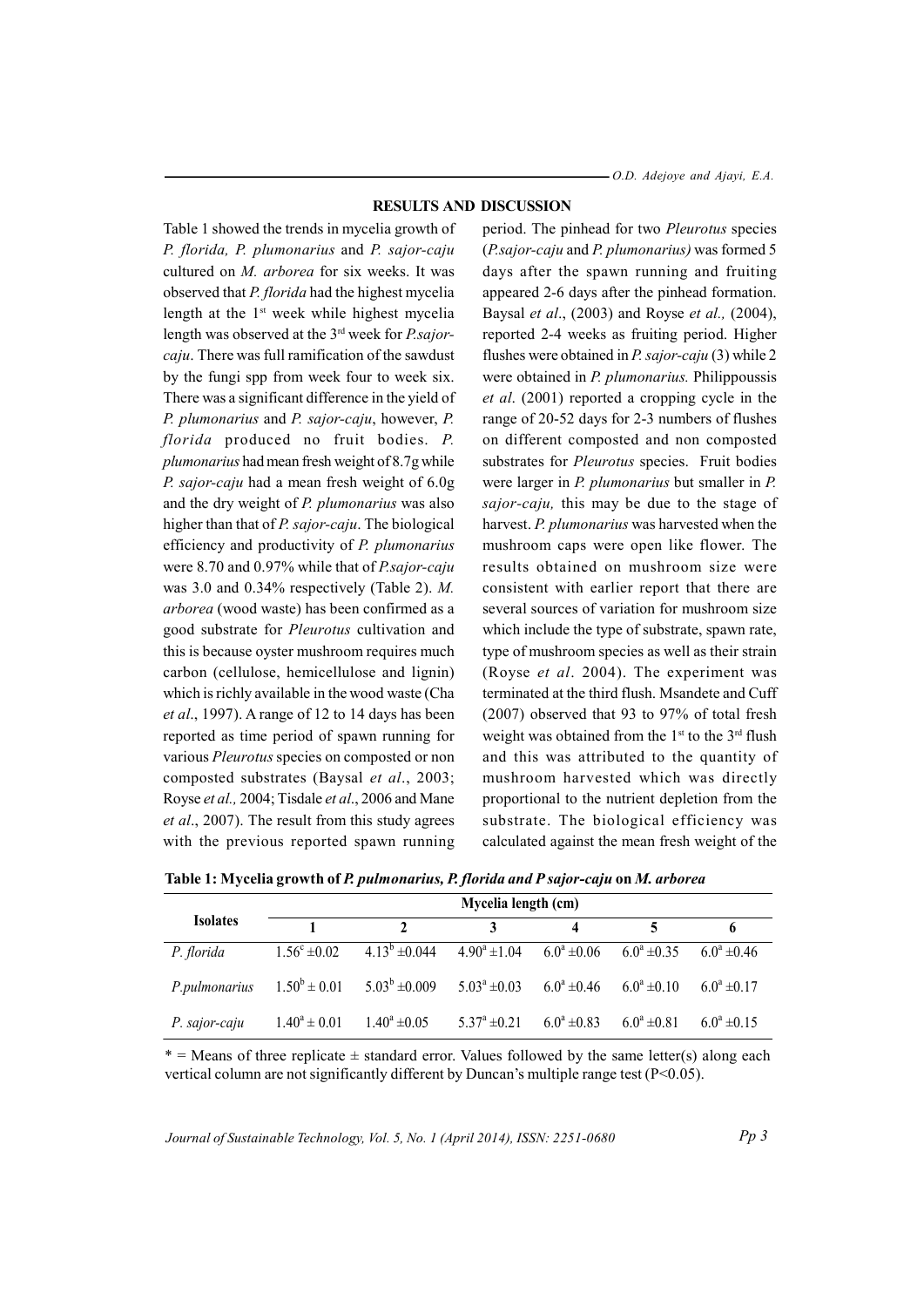Nutritional contents of Pleurotus species grown on Melaina arborea sawdust

| <b>Isolates</b> | Fresh<br>weight $(g)$ | Dry weight<br>(g)                               | Cap length<br>(cm) | Stalk length<br>(c <sub>m</sub> ) | <b>Biological</b><br>efficiency $(\% )$ | <b>Productivity</b><br>(%) |
|-----------------|-----------------------|-------------------------------------------------|--------------------|-----------------------------------|-----------------------------------------|----------------------------|
| P. florida      | NG                    | NG                                              | NG                 | NG                                | NG                                      | NG                         |
| P.pulmonarius   | $8.70^a \pm 0.35$     | $0.90^b \pm 0.05$ $3.83^a \pm 0.05$             |                    | $5.00^a \pm 0.29$                 | $8.70^b \pm 0.12$                       | $0.97^{\circ} \pm 0.08$    |
| P. sajor-caju   | $6.0^a \pm 0.53$      | $0.340^a \pm 0.02$ 4.51 <sup>a</sup> $\pm 0.40$ |                    | $4.51^a \pm 0.07$                 | $3.0^a \pm 0.12$                        | $0.34^a \pm 0.02$          |

Table 2: Yield of P.pulmonarius, P.florida and P.sajor-caju on M. arborea

 $*$  = Means of three replicate  $\pm$  standard error. Values followed by the same letter(s) along each vertical column are not significantly different by Duncan's multiple range test (P<0.05).

# Kev

#### NG No growth

fruiting body and compost initial dry weight. The biological efficiency of P. plumonarius  $(8.7\%)$  was higher than that of *P.sajor-caju*  $(3.0\%)$ and the percentage biological efficiency agreed with range of 3.4 and 20.17% and 2.5 and 13.5% obtained by Philippoussis et al, (2001) and Pani and Das (1998). This is not unexpected as other researcher has observed significant differences in mushroom species or strain grown on the same substrate (Obadai and Vowotor, 2002). Table 3 showed that there were no significant differences in the nutritional contents of the three *Pleurotus* species cultivated on M. arborea. P. florida had the highest crude fat, crude fibre and lowest crude protein, P.sajorcaju contained the highest crude protein, while P. plumonarius and P.sajor-caju have similar percentage dry matter. Protein contents (26.84-

27.87%) were in close agreement with the results obtained by Adejumo and Awosanya, (2005) who reported a range of 22.8-36.8% for four edible mushrooms species and Ali et al., (2007) for P. ostreatus grown on sawdust. The fat content is higher than what was obtained in previous studies (4.48% by Ogundana and Fagade, 1981) and  $(1.7-4.6\%$  by Oei, 2003). The discrepancy may be due to the type of substrate used. The percentage fiber agrees with that reported by Yithzak et al., (2009) which ranges between 11.7 and 17.0% and the ash content was slightly higher  $(12.20-12.36\%)$  than  $(6.1-9.3\%)$  obtained by Oei, 2003. P. pulmonarius was observed to contain the highest mineral elements for  $K(0.603)$ mg/100g), Ca (0.213 mg/100g, Mg (0.300 mg/100g and  $P(0.383 \text{ mg}/100 \text{g})$  and *P.sajor-caju* with the highest N  $(0.320 \text{ mg}/100 \text{g})$  and Fe  $(0.118 \text{ mg}/100 \text{g})$ 

Table 3: Proximate composition of P. florida, P. plumonarius and P. sajor-caju on M. arborea

|                 | <b>Crude Protein</b>           | Crude fat           | <b>Crude Fiber</b>           | Ash                            | Dry Matter                     |
|-----------------|--------------------------------|---------------------|------------------------------|--------------------------------|--------------------------------|
| <b>Isolates</b> |                                |                     | (%)                          |                                |                                |
| P. florida      | $26.84 \pm 0.023$ <sup>a</sup> | $11.97 \pm 0.080^a$ | $13.88 \pm 0.035^{\circ}$    | $12.22 \pm 0.15^a$             | $67.86 \pm 24.34$ <sup>a</sup> |
| P. pulmonarius  | $27.63 \pm 0.277$ <sup>b</sup> | $11.83 \pm 0.381^a$ | $13.74 \pm 0.064^{\circ}$    | $12.36 \pm 0.017$ <sup>a</sup> | $92.29 \pm 0.092^{\text{a}}$   |
| P. sajor-caju   | $27.87 \pm 0.035^b$            | $11.66 \pm 0.09^a$  | $13.27 \pm 0.035^{\text{a}}$ | $12.20 \pm 0.06^a$             | $92.29 \pm 0.058^a$            |

 $*$  = Means of three replicate  $\pm$  standard error. Values followed by the same letter(s) along each vertical column are not significantly different by Duncan's multiple range test (P<0.05).

Journal of Sustainable Technology, Vol. 5, No. 1 (April 2014), ISSN: 2251-0680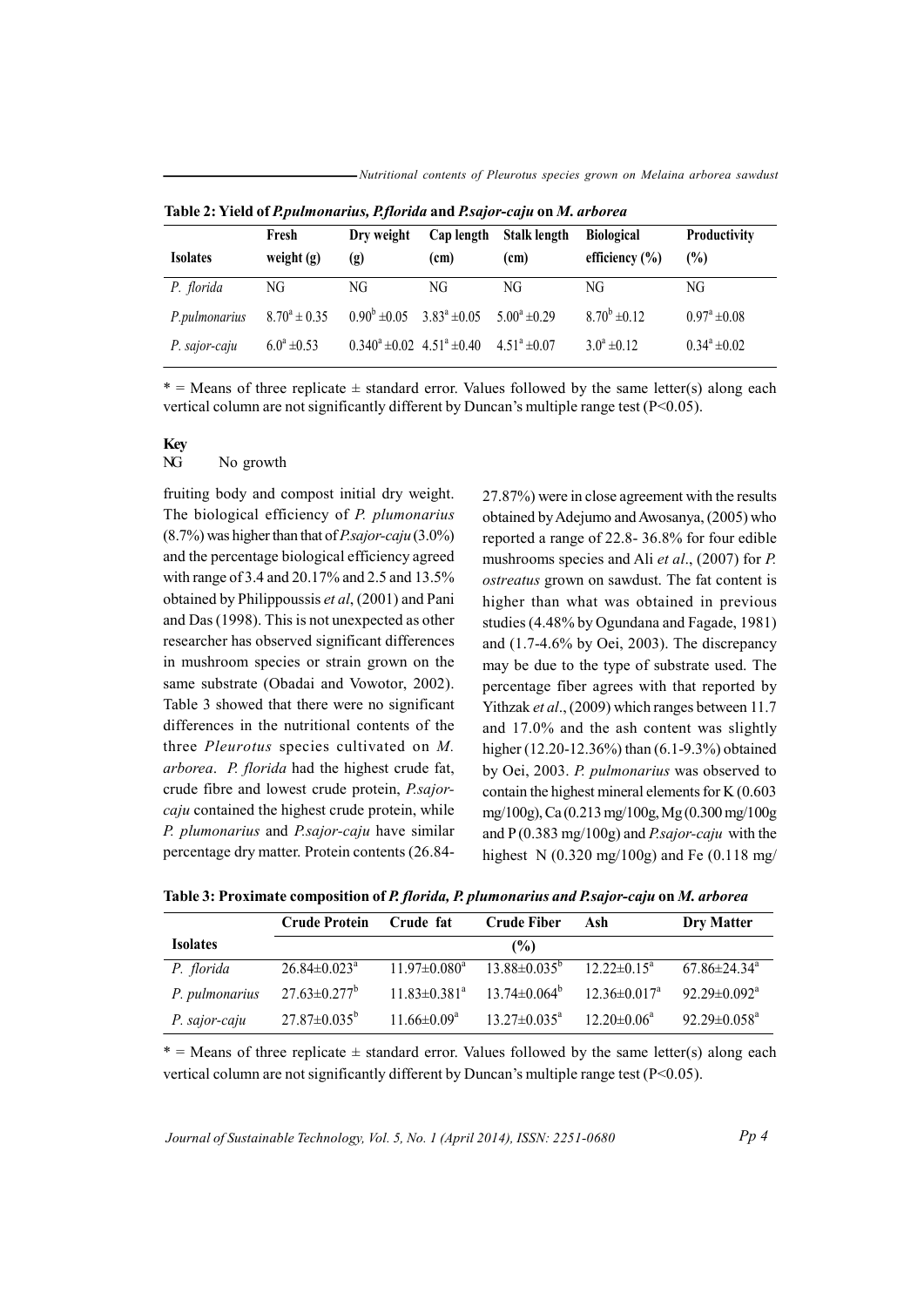100g) while *P. florida* was observed to have the lowest percentage of these mineral elements except for  $Fe$  which was lowest in  $P$ . plumonarius  $(0.110 \text{ mg}/100 \text{g})$ . (Table 4). The results obtained in this study compares favourably with the report of Adejumo and Awosanya, (2005) who reported that mushrooms are rich in mineral contents.

| Table 4: Mineral content of P. florida, P. plumonarius and P. sajor-caju grown on M. arborea |  |  |
|----------------------------------------------------------------------------------------------|--|--|
|                                                                                              |  |  |

|                 | N                  | К                                                 | Cа                                                       | Mg                                                    |                       | Fe                 |
|-----------------|--------------------|---------------------------------------------------|----------------------------------------------------------|-------------------------------------------------------|-----------------------|--------------------|
| <b>Isolates</b> |                    |                                                   | Mg/100g                                                  |                                                       |                       |                    |
| P. florida      | $0.128^b \pm 0.02$ |                                                   | $0.588^a \pm 0.03$ $0.193^a \pm 0.01$ $0.257^a \pm 0.03$ |                                                       | $0.360^a \pm 0.03$    | $0.114^a \pm 0.01$ |
| P. pulmonarius  | $1.300^b \pm 0.02$ | $0.603^{\circ} \pm 0.01$ $0.213^{\circ} \pm 0.02$ |                                                          | $0.300^{\text{ a}}\pm0.02$ $0.383^{\text{ a}}\pm0.10$ |                       | $0.110^a \pm 0.02$ |
| P. sajor-caju   | $0.320^a \pm 0.01$ |                                                   | $0.596^b \pm 0.02$ $0.205^b \pm 0.02$                    | $0.294^a \pm 0.01$                                    | $0.377^{\circ}$ ±0.04 | $0.118^a \pm 0.04$ |

 $*$  = Means of three replicate  $\pm$  standard error. Values followed by the same letter(s) along each vertical column are not significantly different by Duncan's multiple range test (P<0.05).

# **RECOMMENDATIONS**

The results of this study showed that *P.sajor*caju has protein content while P. plumonarius is the best in mineral composition when

cultivated on M. arborea. Thus P.sajor-caju and P. plumonarius can be chosen for cultivation on M. arborea

## **REFERENCES**

- ADEJOYE, O.D. and FASIDI, I.O. (2009). Biodegradation of agro-wastes by some Nigerian white-rot fungi. BioResources.  $4(2): 816 - 824$
- ADEJUMO T.O. and AWOSANYA O.B. (2005). Proximate and mineral composition of four edible mushroom species from Southwest Nigeria. African Journal of Biotechnology. 4(10):1084-1088.
- AHMED, I., CHANDANA, J., GEON., W.L. and TAE-SOO, L. (2009). Comparative study of environment and nutritional factors on the mycelia growth of edible mushrooms. Journal of Culture Collections. 6:97-105
- ALI M.A, S. HUSSAIN, R. NAWAZ. A. ASHON and M.SIDDIZ (2004). Effect of Pasteurization techniques on mycelia growth of Oyster mushroom Pleurotus species T Agric. Res. 42(2): 201-207.
- AOAC (1995). Official Methods of Analysis. Association of Official Analytical Chemists, 16<sup>th</sup> Ed., Arlington, VA, USA
- BAYSALE, PETER H., YILNKILIC M.K. and **TEMIZA A (2003).** Cultivation of Oyster mushroom on waste paper with some added supplementary materials. Bioresoer. Technol. 89:90:95
- DIEZ, V.A. and ALVAREZ, A. (2001). Compositional and nutritional on two wild edible mushroom from the North-West Spain. Food Chem. 75: 417-419.
- DUBIOS, M., GILLES, A.K., HAMILTON, J.K., REBERS, A.P. and SMITH, F. (1956). Colorimetric method for determination of sugars and related substances. Anal. Chem. 28:734-741.
- MANE V.J., PATILS.S., SYED A.A. and BAIG, M.V. (2007). Bioconversion of low quality lignocellulosic agricultural wastes into

Journal of Sustainable Technology, Vol. 5, No. 1 (April 2014), ISSN: 2251-0680